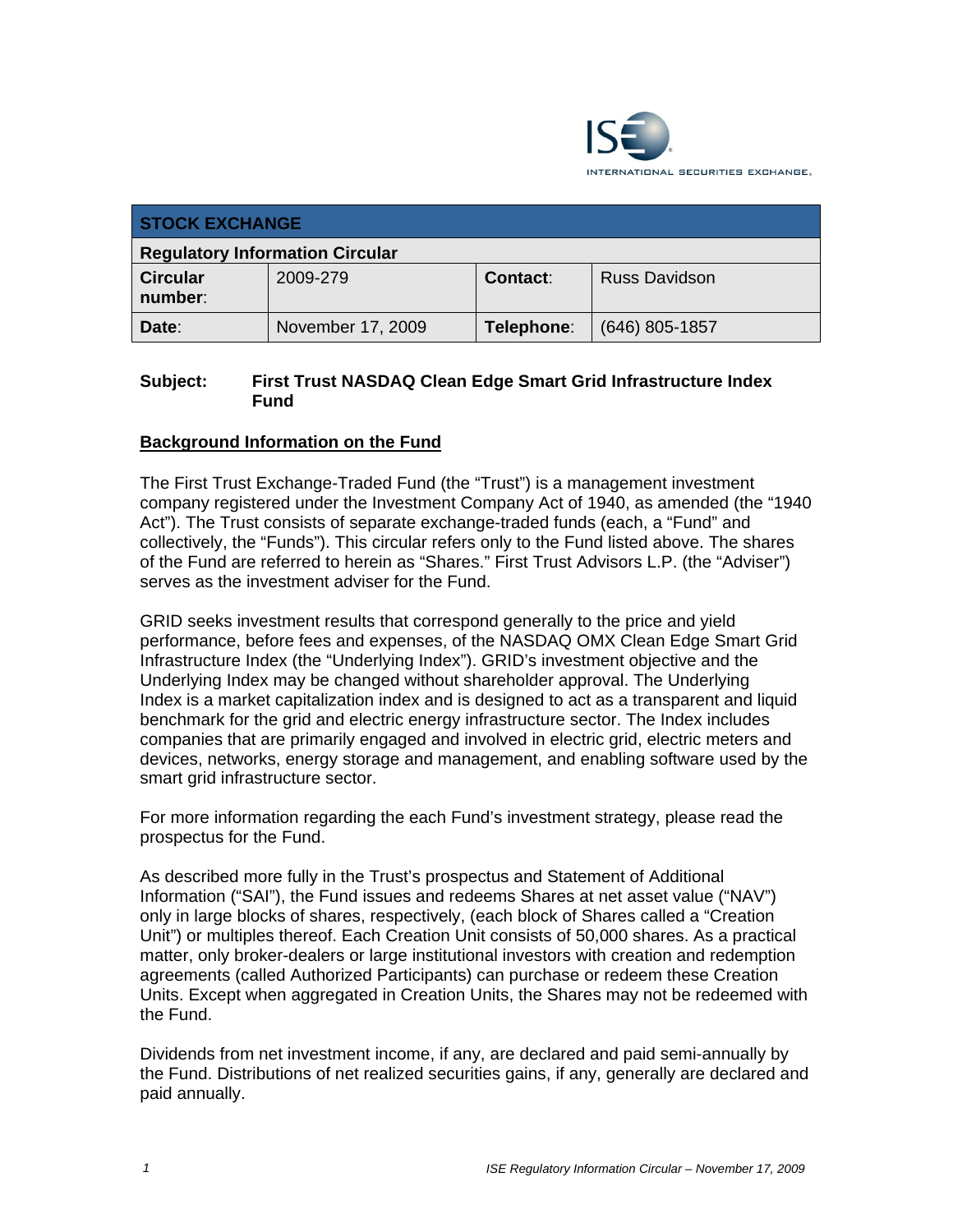Shares are held in book-entry form, which means that no Share certificates are issued. The Depository Trust Company or its nominee is the record owner of all outstanding Shares of the Fund and is recognized as the owner of all Shares for all purposes.

The NAV for the Fund is generally determined shortly after 4:00 p.m. Eastern standard time ("ET") on each day that the Exchange is open for business (a "Business Day"), based on prices at the time of closing, provided that (a) any assets or liabilities denominated in currencies other than the U.S. dollar shall be translated into U.S. dollars at the prevailing market rates on the date of valuation as quoted by one or more major banks or dealers that makes a two-way market in such currencies (or a data service provider based on quotations received from such banks or dealers)and (b) U.S. fixedincome assets may be valued as of the announced closing time for trading in fixedincome instruments on any day that the Securities Industry and Financial Markets Association announces an early closing time. The NAV of the Fund is calculated by dividing the value of the net assets of the Fund (I.E., the value of its total assets less total liabilities) by the total number of outstanding shares of the Fund, generally rounded to the nearest cent.

The registration statement for the Fund describes the various fees and expenses for each Fund's Shares. For a more complete description of the Fund and the underlying indexes, visit the Fund's website at www.ftportfolios.com.

#### **Purchases and Redemption in Creation Unit Size**

Equity Electronic Access Members ("Equity EAMs") are hereby informed that procedures for purchases and redemptions of Shares in Creation Unit Size are described in the Trust's prospectus and SAI, and that Shares are not individually redeemable but are redeemable only in Creation Unit Size aggregations or multiples thereof.

# **Continuous Offering**

The method by which Creation Unit Aggregations of shares are created and traded may raise certain issues under applicable securities laws. Because new Creation Unit Aggregations of shares are issued and sold by the Funds on an ongoing basis, at any point a "distribution," as such term is used in the Securities Act, may occur. Brokerdealers and other persons are cautioned that some activities on their part may, depending on the circumstances, result in their being deemed participants in a distribution in a manner which could render them statutory underwriters and subject them to the prospectus delivery requirement and liability provisions of the Securities Act.

For example, a broker-dealer firm or its client may be deemed a statutory underwriter if it takes Creation Unit Aggregations after placing an order with the Distributor, breaks them down into constituent shares, and sells such shares directly to customers, or if it chooses to couple the creation of a supply of new shares with an active selling effort involving solicitation of secondary market demand for shares. A determination of whether one is an underwriter for purposes of the Securities Act must take into account all the facts and circumstances pertaining to the activities of the broker-dealer or its client in the particular case, and the examples mentioned above should not be considered a complete description of all the activities that could lead to a categorization as an underwriter.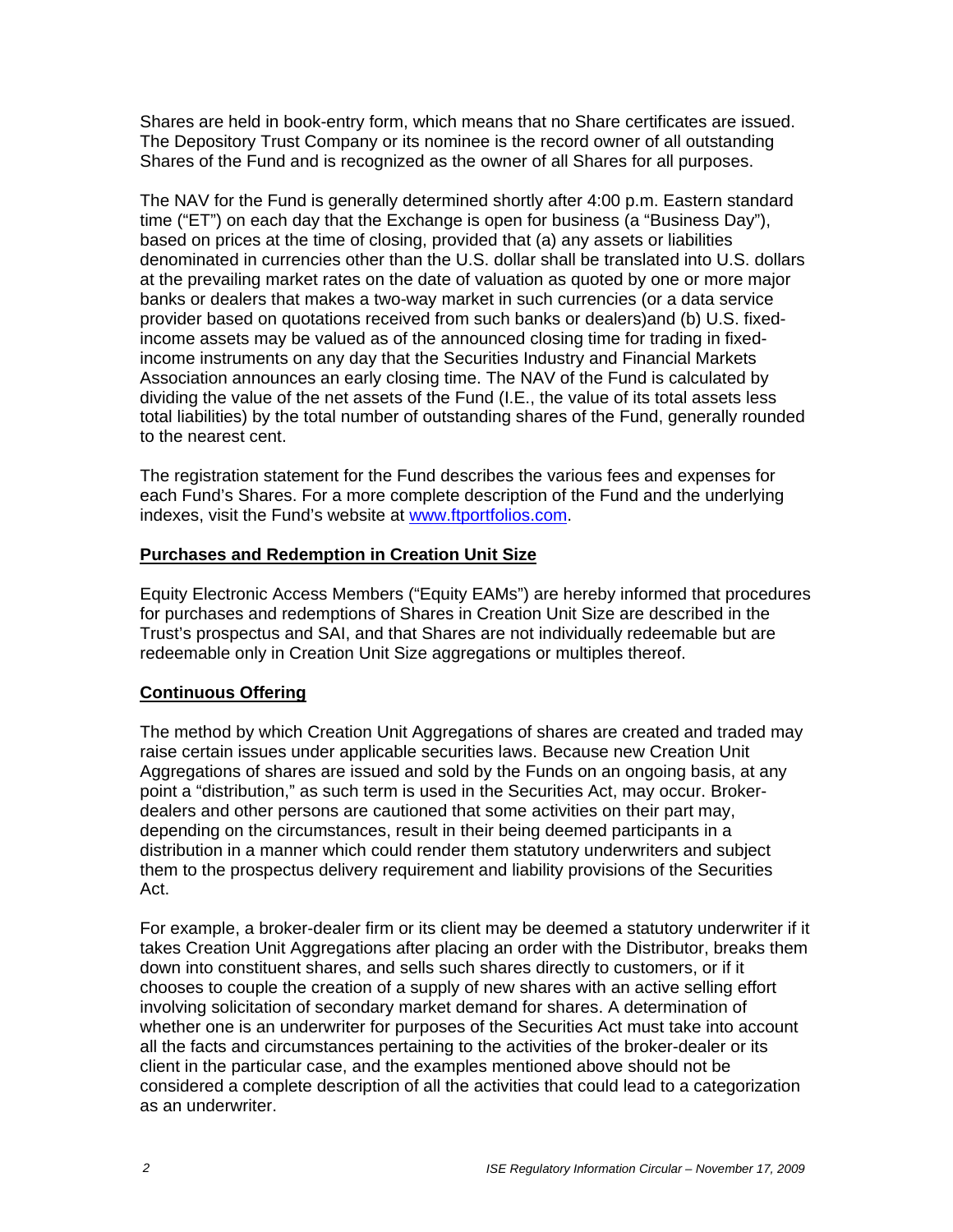Broker-dealer firms should also note that dealers who are not "underwriters" but are effecting transactions in shares, whether or not participating in the distribution of shares, generally are required to deliver a prospectus. This is because the prospectus delivery exemption in Section 4(3) of the Securities Act is not available in respect of such transactions as a result of Section 24(d) of the 1940 Act. Firms that incur a prospectus delivery obligation with respect to shares of the Funds are reminded that, pursuant to Rule 153 under the Securities Act, a prospectus delivery obligation under Section 5(b)(2) of the Securities Act owed to an exchange member in connection with a sale on the Listing Exchange is satisfied by the fact that the prospectus is available at the Listing Exchange upon request. The prospectus delivery mechanism provided in Rule 153 is only available with respect to transactions on an exchange.

#### **Principal Risks**

Interested persons are referred to the discussion in the prospectus for each Fund of the principal risks of an investment in each Fund. These include: Market Risk, Non-Correlation Risk, Replication Management Risk, Non-Diversification Risk, Energy Sector Risk, Utility Sector Risk, Non-U.S. Securities Risk, Index Tracking Risk, Issuer Specific Changes Risk, Concentration Risk, Passive Investment Risk, Smaller Company Risk and Intellectual Property Risk.

#### **Exchange Rules Applicable to Trading in the Shares**

The Shares are considered equity securities, thus rendering trading in the Shares subject to the Exchange's existing rules governing the trading of equity securities.

# **Trading Hours**

Trading in the Shares on ISE is on a UTP basis and is subject to ISE equity trading rules. The Shares will trade from 8:00 a.m. until 8:00 p.m. Eastern Time. Equity EAMs trading the Shares during the Extended Market Sessions are exposed to the risk of the lack of the calculation or dissemination of underlying index value or intraday indicative value ("IIV"). For certain derivative securities products, an updated underlying index value or IIV may not be calculated or publicly disseminated in the Extended Market hours. Since the underlying index value and IIV are not calculated or widely disseminated during Extended Market hours, an investor who is unable to calculate implied values for certain derivative securities products during Extended Market hours may be at a disadvantage to market professionals.

#### **Trading Halts**

ISE will halt trading in the Shares in accordance with ISE Rule 2101(a)(2)(iii). The grounds for a halt under this Rule include a halt by the primary market because it stops trading the Shares and/or a halt because dissemination of the IIV or applicable currency spot price has ceased, or a halt for other regulatory reasons. In addition, ISE will stop trading the Shares if the primary market de-lists the Shares.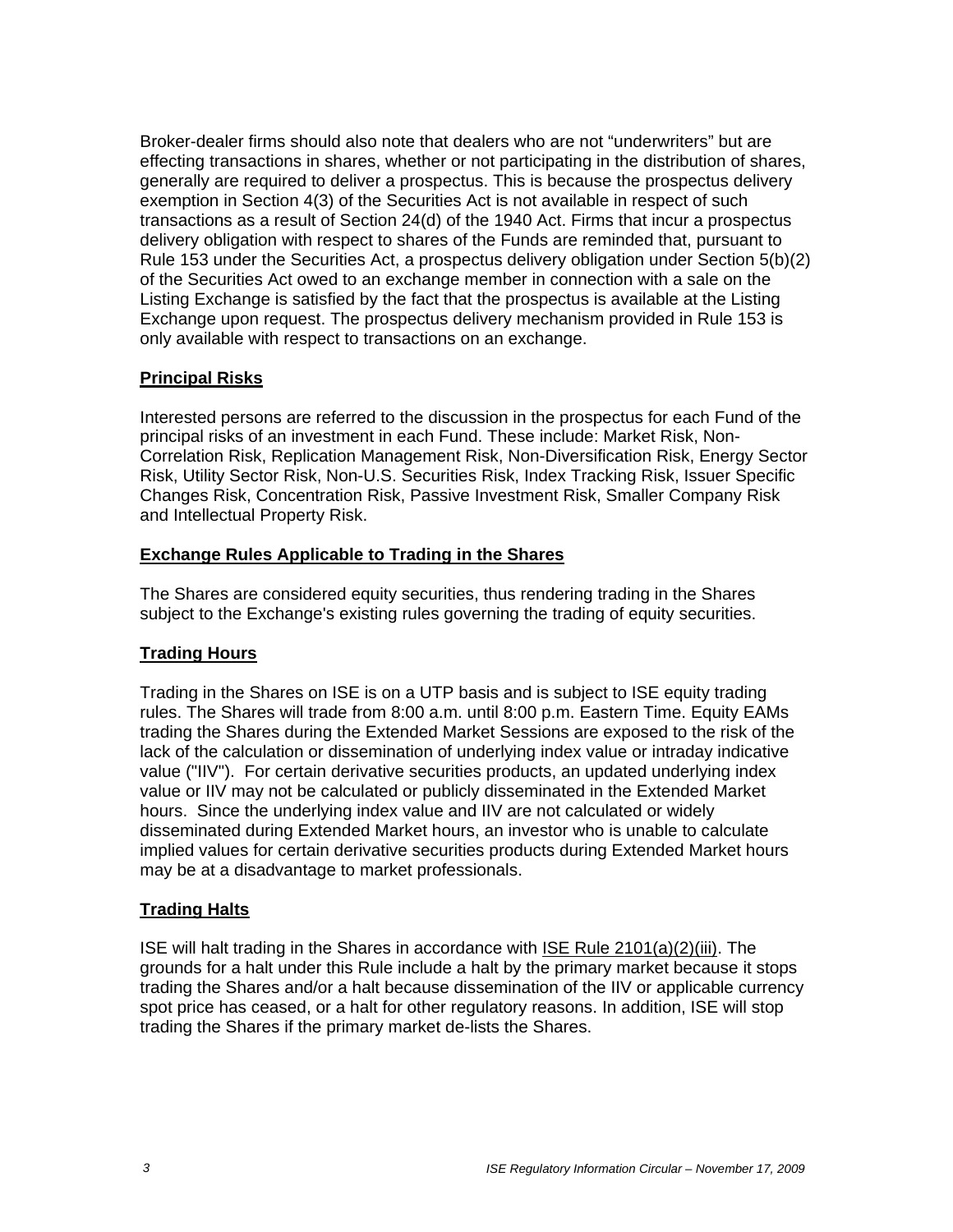#### **Delivery of a Prospectus**

Pursuant to federal securities laws, investors purchasing Shares must receive a prospectus prior to or concurrently with the confirmation of a transaction. Investors purchasing Shares directly from the Fund (by delivery of the Deposit Amount) must also receive a prospectus.

Prospectuses may be obtained through the Distributor or on the Fund's website. The Prospectus does not contain all of the information set forth in the registration statement (including the exhibits to the registration statement), parts of which have been omitted in accordance with the rules and regulations of the SEC. For further information about the Fund, please refer to the Trust's registration statement.

#### **Exemptive, Interpretive and No-Action Relief Under Federal Securities Regulations**

The SEC has issued exemptive, interpretive or no-action relief from certain provisions of rules under the Securities Exchange Act of 1934 (the "Act") regarding trading in the above mentioned exchange-traded Fund.

#### **Regulation M Exemptions**

Generally, Rules 101 and 102 of Regulation M prohibit any "distribution participant" and its "affiliated purchasers" from bidding for, purchasing, or attempting to induce any person to bid for or purchase any security which is the subject of a distribution until after the applicable restricted period, except as specifically permitted in Regulation M. The provisions of the Rules apply to underwriters, prospective underwriters, brokers, dealers, and other persons who have agreed to participate or are participating in a distribution of securities.

The Commission issued a No-Action Letter by which persons participating in a distribution of shares of a fund may engage in secondary market transactions in such shares during their participation in such a distribution, despite the requirements of from Rule 101 under Regulation M. In addition, the SEC has permitted persons who may be deemed to be participating in the distribution of shares of a fund (i) to purchase securities for the purpose of purchasing creation unit aggregations of fund shares and (ii) to tender securities for redemption in Creation Unit Aggregations. Further, the Commission has clarified that the tender of fund shares to the Fund for redemption does not constitute a bid for or purchase of any of the Funds' securities during the restricted period of Rule 101. The Commission has issued a No-Action Letter to paragraph (e) of Rule 102 under Regulation M which allow the redemption of fund shares in creation unit aggregations during the continuous offering of shares.

#### **Customer Confirmations for Creation or Redemption of Fund Shares (SEC Rule 10b-10)**

Broker–dealers who handle purchases or redemptions of Fund shares in Creation Units for customers will be permitted to provide such customers with a statement of the number of Creation Unit Aggregations created or redeemed without providing a statement of the identity, number and price of shares of the individual securities tendered to the Fund for purposes of purchasing creation unit aggregations ("Deposit Securities") or the identity, number and price of shares to be delivered by the Trust to the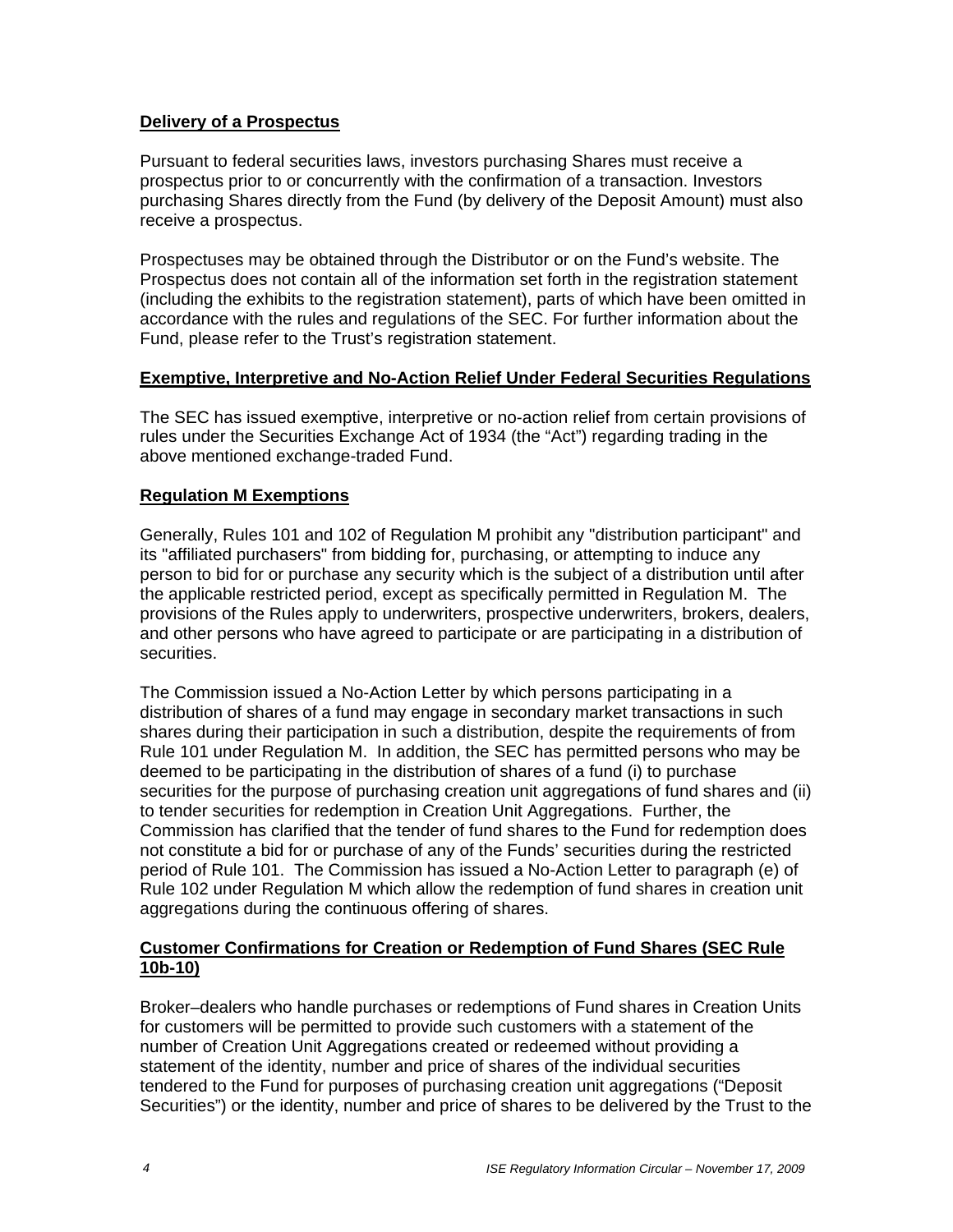redeeming holder ("Redemption Securities"). The composition of the securities required to be tendered to the Fund for creation purposes and of the securities to be delivered on redemption will be disseminated each business day and will be applicable to requests for creations or redemption, as the case may be, on that day. This exemptive relief under Rule 10b-10 with respect to creations and redemptions is subject to the following conditions:

(1) Confirmations to customers engaging in creations or redemptions must state that all information required by Rule 10b-10 will be provided upon request;

(2) Any such request by a customer for information required by Rule 10b-10 will be filed in a timely manner, in accordance with Rule 10b-10(c);

(3) Except for the identity, number and price of shares of the component securities of the Deposit Securities and Redemption Securities, as described above, confirmations to customers must disclose all other information required by Rule 10b-10(a).

#### **SEC Rule 14e-5**

The Commission has permitted any person acting as a dealer-manager of a tender offer for a component security of fund (1) to redeem fund shares in creation unit aggregations from the issuer that may include a security subject to such tender offer and (2) to purchase fund shares during such tender offer. In addition, a No-Action has been issued under Rule 14e-5 states that if a broker-dealer acting as a dealer-manager of a tender offer for a security of the Fund purchases or arranges to purchase such securities in the secondary market for the purpose of tendering such securities to purchase one or more creation unit aggregations of shares, it must be made in conformance with the following:

- i. such bids or purchases are effected in the ordinary course of business, in connection with a basket of 20 or more securities in which any security that is the subject of a distribution, or any reference security, does not comprise more than 5% of the value of the basket purchased; or
- ii. purchases are effected as adjustments to such basket in the ordinary course of business as a result of a change in the composition of the underlying index; and
- iii. such bids or purchases are not affected for the purpose of facilitating such tender offer.

#### **Section 11(d)(1); SEC Rules 11d1-1 and 11d1-2**

Section 11(d)(1) of the Act generally prohibits a person who is both a broker and a dealer from effecting any transaction in which the broker-dealer extends credit to a customer on any security which was part of a new issue in the distribution of which he participated as a member of a selling syndicate or group within thirty days prior to such transaction. The Commission has clarified that Section 11(d)(1) does not apply to broker-dealers that are not authorized participants (and, therefore, do not create creation unit aggregations) that engage in both proprietary and customer transactions in shares of a fund in the secondary market, and for broker-dealer authorized participants that engage in creations of creation unit aggregations. This relief is subject to specific conditions, including the condition that such broker-dealer (whether or not an authorized participant) does not, directly or indirectly, receive from the fund complex any payment,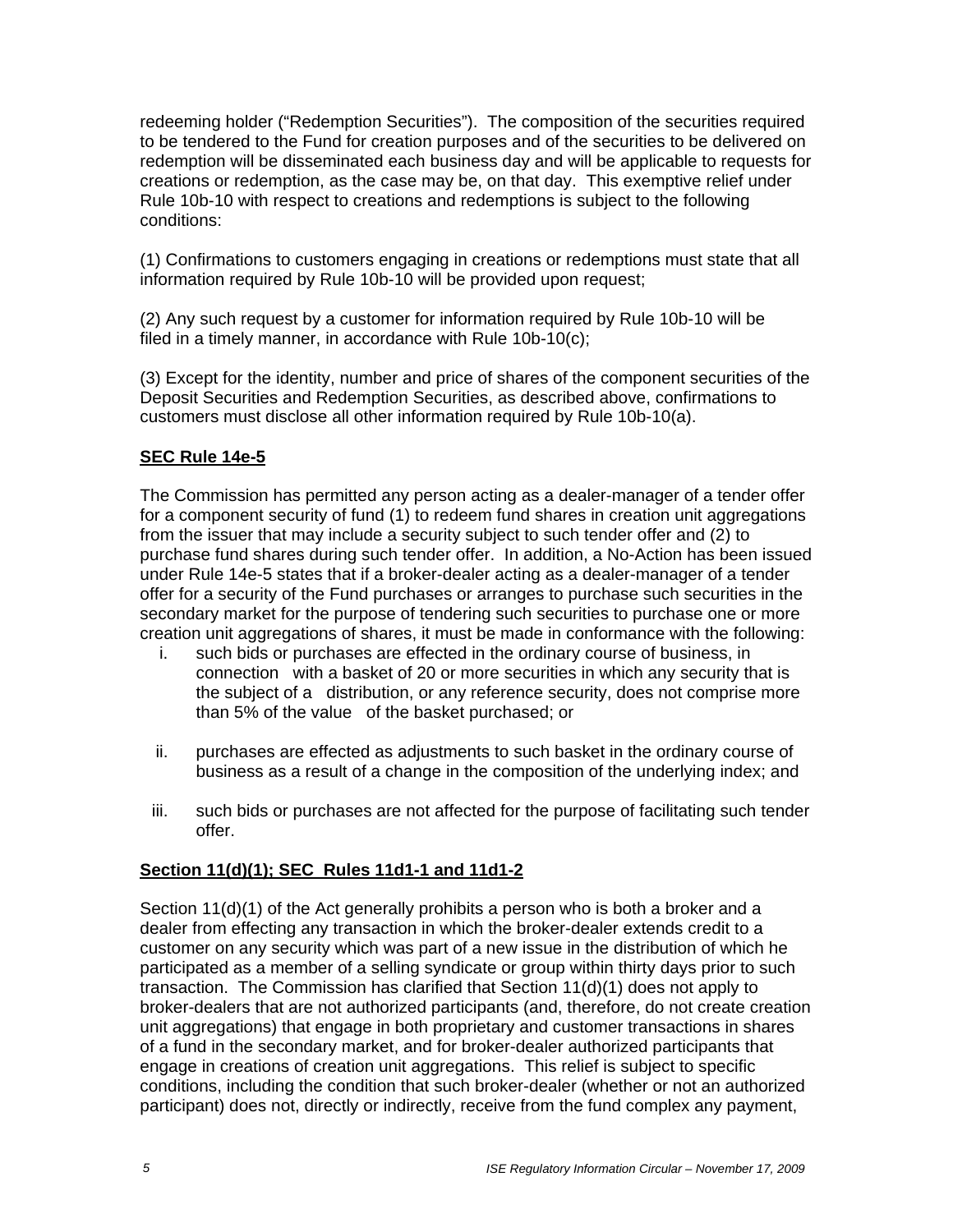compensation or other economic incentive to promote or sell the shares of a fund to persons outside the fund complex, other than non-cash compensation permitted under NASD Rule 2830 (I)(5)(A), (B) or (C). See letter dated November 22, 2005 from Brian A Bussey, Assistant Chief Counsel, SEC Division of Market Regulation, to Barclays Global Investors, N.A., dated November 22, 2005. The Commission has issued a No-Action Letter under Section 11(d)(1) of the Act states that broker-dealers may treat shares of a fund, for purposes of Rule 11d1-2, as "securities issued by a registered open-end investment company as defined in the Investment Company Act" and thereby extend credit or maintain or arrange for the extension or maintenance of credit on shares that have been owned by the persons to whom credit is provided for more than 30 days, in reliance on the exemption contained in the rule.

#### **SEC Rule 15c1-5 and 15c1-6**

The Commission has issued a No-Action letter with respect to Rule 15c1-5 and Rule 15c1-6 as to the required disclosure of control by a broker or dealer with respect to creations and redemptions of fund shares and secondary market transactions therein.

**This Regulatory Information Circular is not a statutory Prospectus. Equity EAMs should consult the Trust's Registration Statement, SAI, Prospectus and the Fund's website for relevant information.**